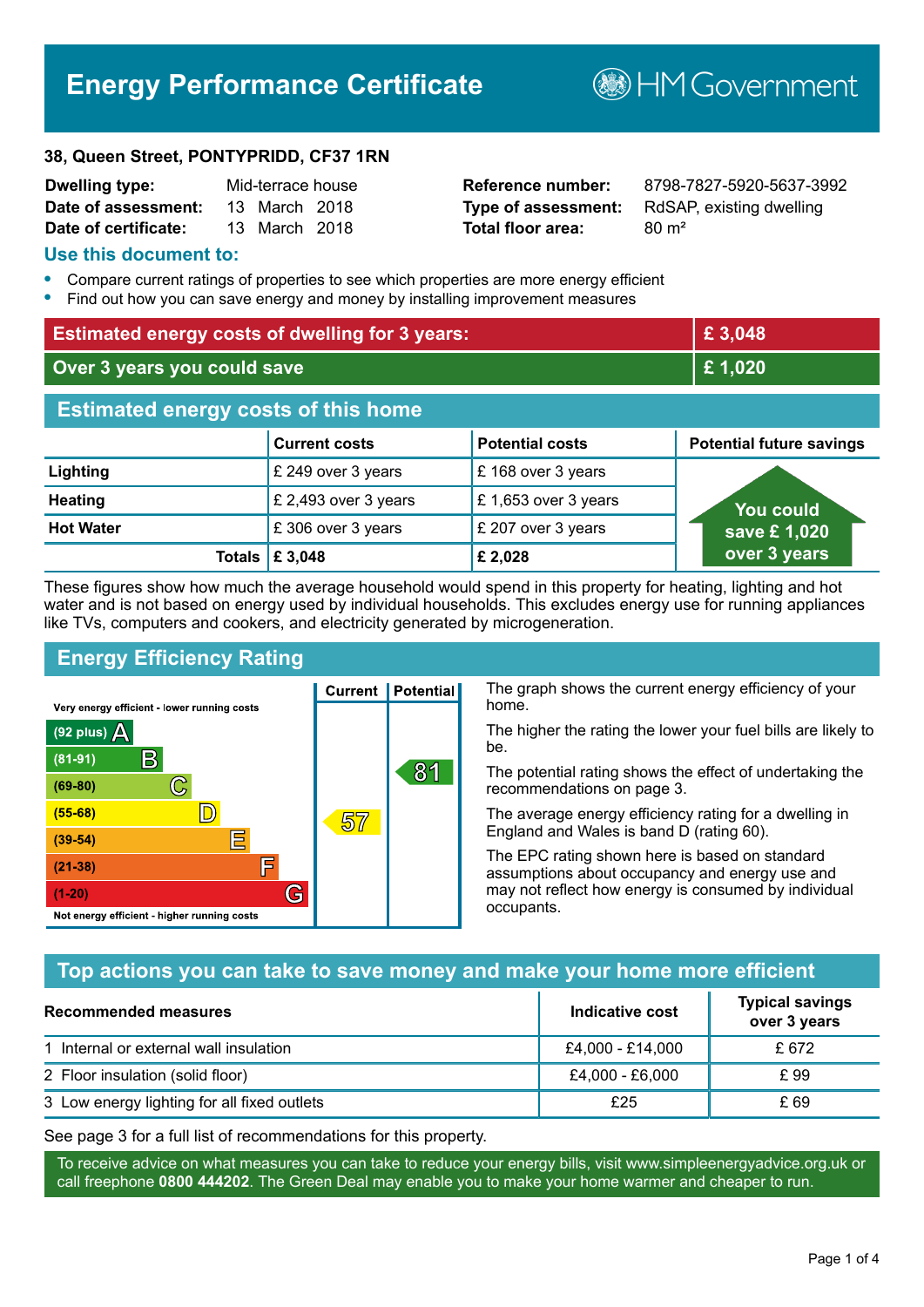**Energy Performance Certificate**

## **Summary of this home's energy performance related features**

| <b>Element</b>        | <b>Description</b>                                        | <b>Energy Efficiency</b> |
|-----------------------|-----------------------------------------------------------|--------------------------|
| Walls                 | Sandstone or limestone, as built, no insulation (assumed) | $\star$ * * * *          |
| Roof                  | Pitched, 270 mm loft insulation                           | ★★★★☆                    |
|                       | Pitched, no insulation (assumed)                          | ★☆☆☆☆                    |
| Floor                 | Solid, no insulation (assumed)                            |                          |
| Windows               | Partial double glazing                                    | ★★★☆☆                    |
| Main heating          | Boiler and radiators, mains gas                           | ★★★★☆                    |
| Main heating controls | Programmer, TRVs and bypass                               | ★★★☆☆                    |
| Secondary heating     | Room heaters, coal                                        |                          |
| Hot water             | From main system                                          | ★★★★☆                    |
| Lighting              | Low energy lighting in 50% of fixed outlets               | ★★★★☆                    |

Current primary energy use per square metre of floor area: 327 kWh/m² per year

The assessment does not take into consideration the physical condition of any element. 'Assumed' means that the insulation could not be inspected and an assumption has been made in the methodology based on age and type of construction.

See addendum on the last page relating to items in the table above.

#### **Low and zero carbon energy sources**

Low and zero carbon energy sources are sources of energy that release either very little or no carbon dioxide into the atmosphere when they are used. Installing these sources may help reduce energy bills as well as cutting carbon. There are none provided for this home.

## **Your home's heat demand**

For most homes, the vast majority of energy costs derive from heating the home. Where applicable, this table shows the energy that could be saved in this property by insulating the loft and walls, based on typical energy use (shown within brackets as it is a reduction in energy use).

| <b>Heat demand</b>           | <b>Existing dwelling</b> | Impact of loft<br>insulation | Impact of cavity<br>wall insulation | Impact of solid<br>wall insulation |
|------------------------------|--------------------------|------------------------------|-------------------------------------|------------------------------------|
| Space heating (kWh per year) | 12.456                   | (1,013)                      | (142)                               | (4,086)                            |
| Water heating (kWh per year) | 2,105                    |                              |                                     |                                    |

You could receive Renewable Heat Incentive (RHI) payments and help reduce carbon emissions by replacing your existing heating system with one that generates renewable heat, subject to meeting minimum energy efficiency requirements. The estimated energy required for space and water heating will form the basis of the payments. For more information, search for the domestic RHI on the www.gov.uk website.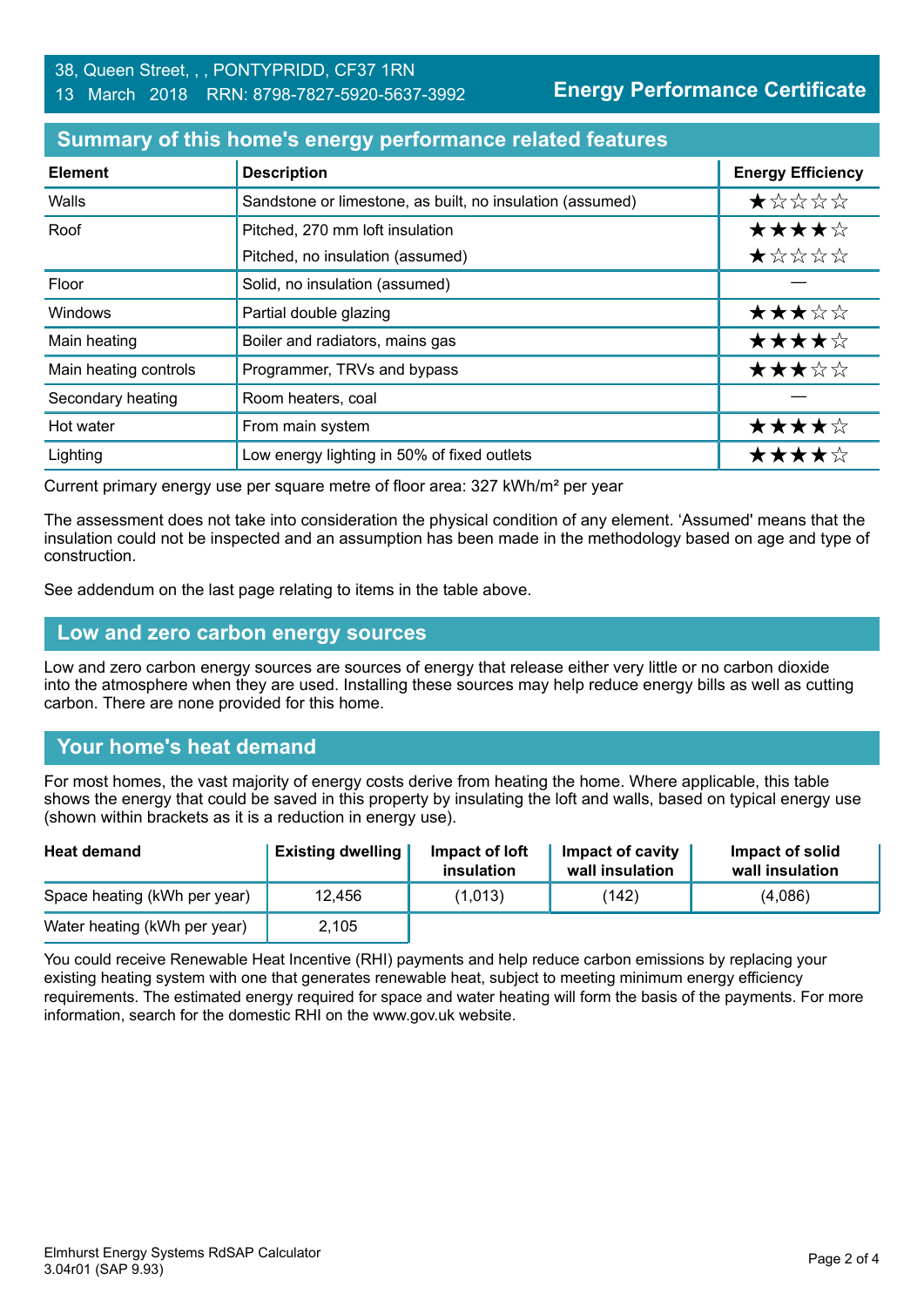#### 38, Queen Street, , , PONTYPRIDD, CF37 1RN 13 March 2018 RRN: 8798-7827-5920-5637-3992

#### **Recommendations**

The measures below will improve the energy performance of your dwelling. The performance ratings after improvements listed below are cumulative; that is, they assume the improvements have been installed in the order that they appear in the table. To receive advice on what measures you can take to reduce your energy bills, visit www.simpleenergyadvice.org.uk or call freephone 0800 444202. Before installing measures, you should make sure you have secured the appropriate permissions, where necessary. Such permissions might include permission from your landlord (if you are a tenant) or approval under Building Regulations for certain types of work.

| <b>Recommended measures</b>               | Indicative cost  | <b>Typical savings</b><br>per year | <b>Rating after</b><br>improvement |
|-------------------------------------------|------------------|------------------------------------|------------------------------------|
| Internal or external wall insulation      | £4,000 - £14,000 | £ 224                              | <b>D66</b>                         |
| Floor insulation (solid floor)            | £4,000 - £6,000  | £ 33                               | <b>D67</b>                         |
| Low energy lighting for all fixed outlets | £25              | £ 23                               | <b>D68</b>                         |
| Heating controls (room thermostat)        | £350 - £450      | £ 26                               | C69                                |
| Solar water heating                       | £4,000 - £6,000  | £ 34                               | C71                                |
| Solar photovoltaic panels, 2.5 kWp        | £5,000 - £8,000  | £ 298                              | <b>B81</b>                         |

## **Financial Support and the Green Deal**

Green Deal Finance allows you to pay for some of the cost of your improvements in instalments under a Green Deal Plan (note that this is a credit agreement, but with instalments being added to the electricity bill for the property). The availability of a Green Deal Plan will depend upon your financial circumstances. There is a limit to how much Green Deal Finance can be used, which is determined by how much energy the improvements are estimated to **save** for a 'typical household'.

You may also be able to obtain support towards repairs or replacements of heating systems and/or basic insulation measures under the ECO scheme, provided that you are in receipt of qualifying benefits or tax credits. To learn more about this scheme and the rules about eligibility, visit www.simpleenergyadvice.org.uk or call freephone **0800 444202** for England and Wales.